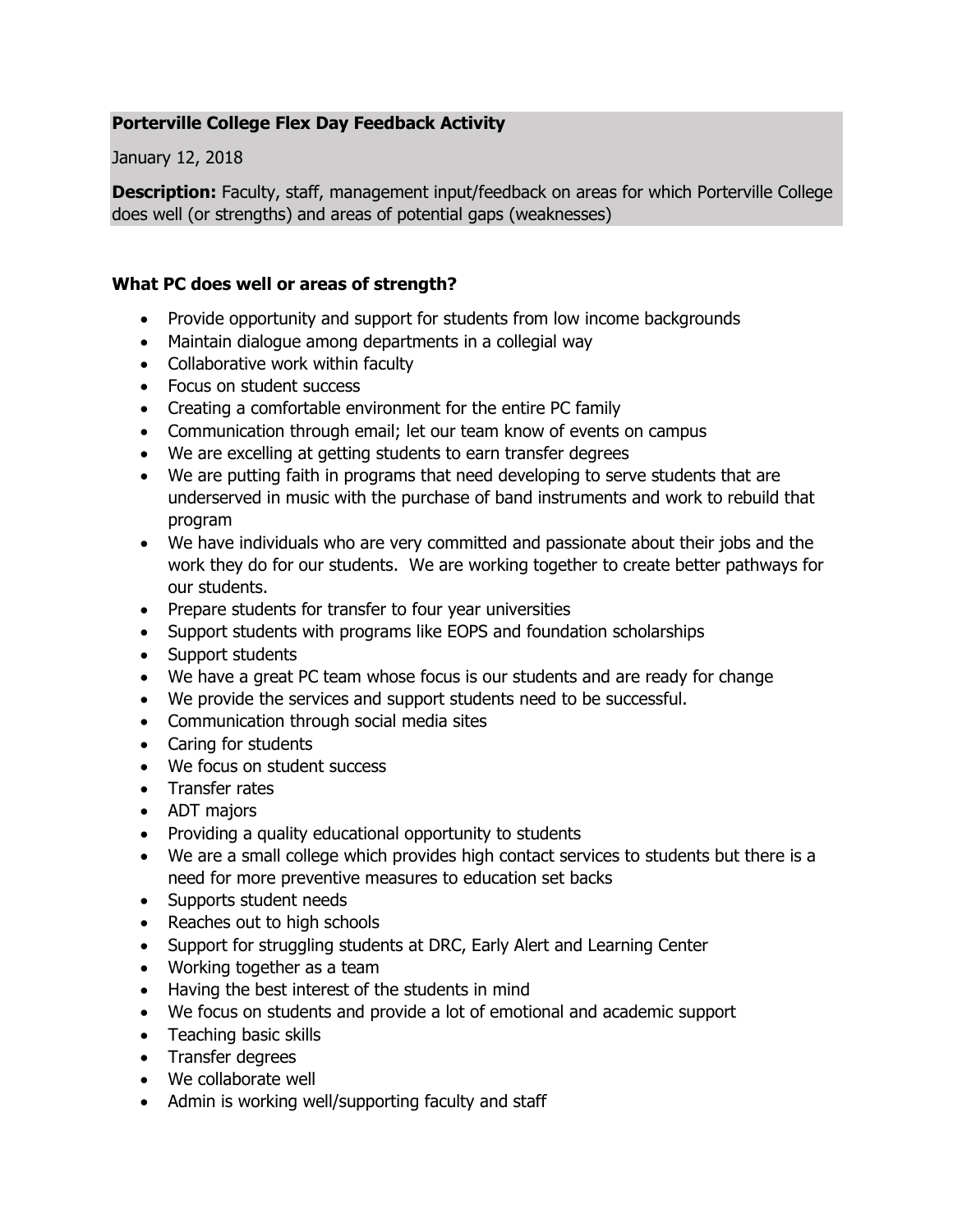- Positive working environments
- Open minded administration
- Faculty involvement
- Building on the musical traditions of the community and high schools with our music programs
- Opportunity for many people in the community for higher education
- Utilize electronic resources well
- Faculty supports students in numerous ways
- Caring about individual student success
- Collegial atmosphere among faculty/staff/admin
- I am very happy with the academic freedom to teach the way I want
- The faculty pay and benefits are AMAZING!
- Committees work well
- Caring about individual student success
- Collegial academic atmosphere
- Veteran's area taking care of needs
- Administrators creating a caring positive atmosphere
- I think CC and Enrollment Management Division Chair
- Meetings work well for discussion and decision making
- Collegial atmosphere within faculty and staff
- Veteran's services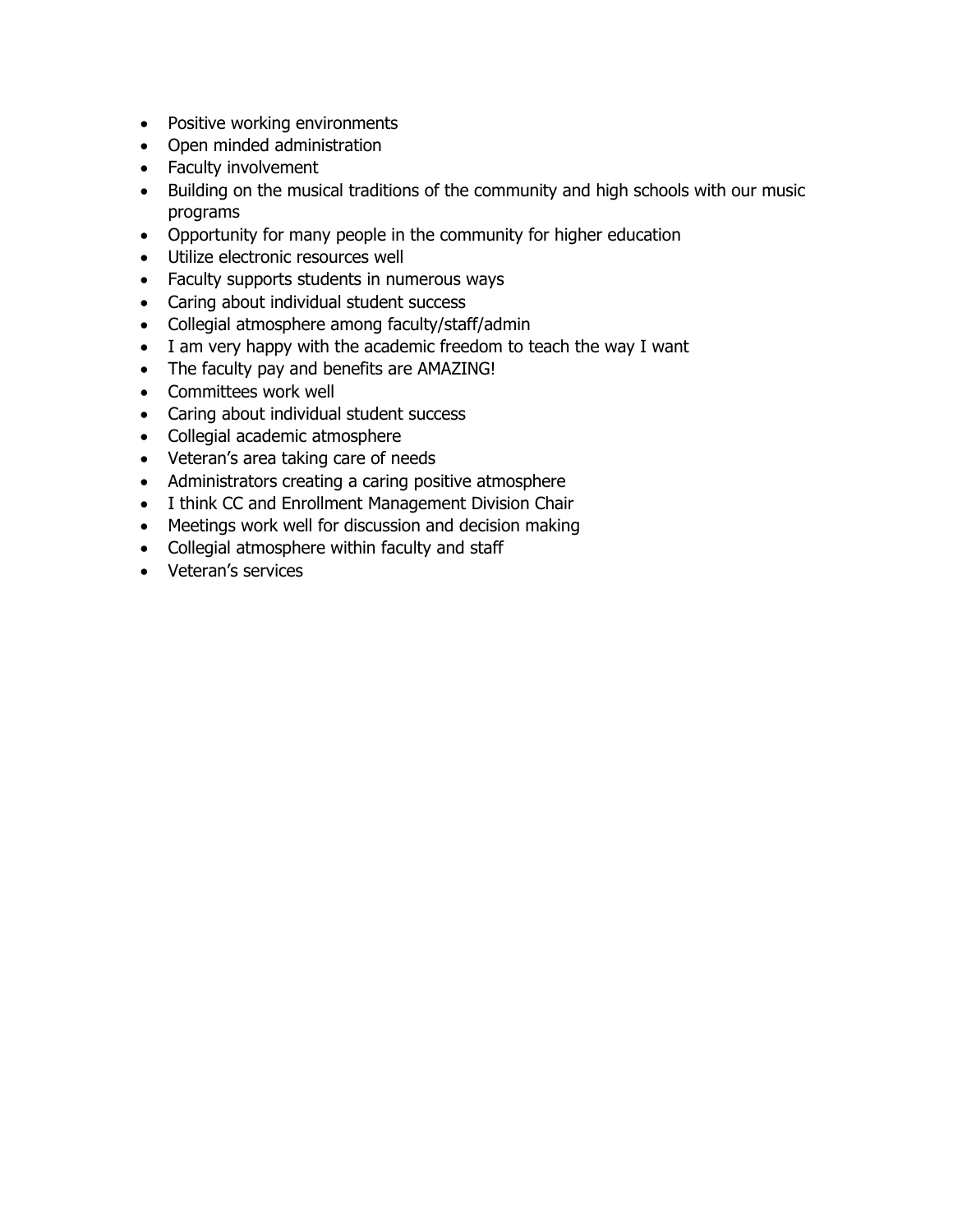## **Areas of gaps or potential weaknesses at PC**

- We need to continue to foster cooperation and communication between instruction and student services
- We need to expand our library and research materials
- More electronic resources
- More support of Arts and Music expansion (facilities, faculty, courses)
- More community involvement
- Increased presence in high schools and middle schools
- Textbooks changed every 5 years so students receive the most up to date information
- Dealing with the two other colleges because they are not always on the same page as we are
- Explaining all the different grants and income sources and what they can be spent on
- Giving a voice to others who are not normally heard
- Communication of policies
- Infrastructure for SLO reporting
- New employee training
- Communication of divisions regarding academic needs for programs
- Additional community activities/involvement
- Additional health services provide vaccinations and CPR to students/faculty
- We need to offer move programs and courses online to compete with other colleges near us.
- Re-entry students
- Need more class for levels 3&4 English placement
- Increase males % to attend PC
- Allow faculty keycards to open the door to the hallway leading to their offices!
- Make arrangement with the bookstore to allow students to get books earlier in the semester instead of waiting weeks for financial aid
- Faculty and staff development
- Offering more online courses
- Be a more community focused college
- Connect with our middle schools, start early…we have an elementary and middle school across from us…we need to connect with them
- Scheduling classes/#of courses offered in science
- Offering job training certificates for the businesses in our area
- Continue to improve communication between colleges and departments
- We need to figure out how to get more FT faculty to "share the load" on important committees
- A severe lack of social media identity. Perhaps we could create a part-time opportunity to handle social media outlets to a student? Perhaps this student could inform our community daily? Similar colleges. Reedley College/Fresno City College are very on top of social media. This will allow us to target MORE potential/future PC students.
- Campus WiFi connectivity
- Evening DRC and safety
- Letting people on hiring committees know if and who was actually hired